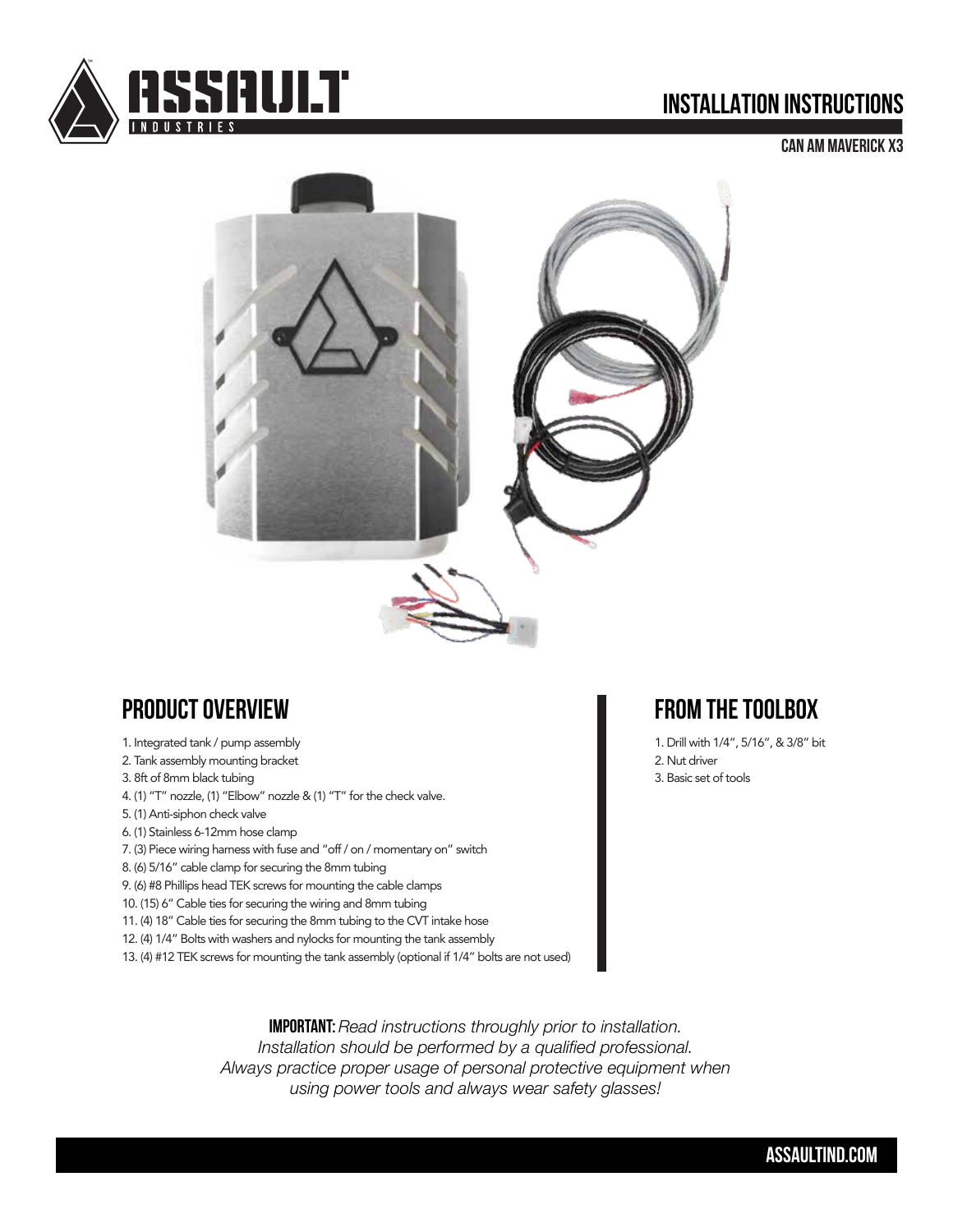

#### Can Am Maverick X3

### **FROM THE TOOLBOX**

Drill with 1/4", 5/16", & 3/8" bit Nut driver Basic hand tools

### **Need Additional Help?**

Check out our YouTube channel Call us: (714) 799-6711 Monday - Friday: 8am-5pm Email: sales@assaultind.com

## **Leave US FEEDBACK**

Visit Assaultind.com and leave a review of your product purchase. We appreciate your opinion... even if you're wrong! :)

# **Important**

*Read instructions throughly prior to installation. Installation should be performed by a qualified professional.*

NOTE: *Example (Figure) Photos on the next page*

1. Remove the passenger seats and center console passenger side covers in order to access the factory power block and battery.

2. Disconnect the battery, negative.

3. Mount the Tank assembly using either the supplied #12 Tek screws or the 1/4" bolts (typically installed in the bed).

4. Install the 8mm black tubing to the pump discharge and secure with the hose clamp (for ease of installation, lightly warm the end of the tubing). Install a "T" near the top of the tank or near the highest point of the tubing and connect the anti-siphon check valve to the "T" with the arrow facing the "T" (Figure 1). The anti-siphon check valve can be mounted up to 12" away from the "T".

5. Route the 8mm black tubing from the pump to the CVT intake plenum. Use the 3/8" drill bit to create openings in any plastic. (verify that you are not drilling into anything of consequence!). Use the (6) 5/16" cable clamps and #8 Phillips TEK screws to secure the tubing as necessary.

6. Drill (2) 5/16" diameter holes in the CVT primary and secondary intake boots and insert the "T" and "Elbow" nozzles into the holes (Figure 2). Connect the tubing to the "T" (by pushing the tubing all the way into the fitting). Do the same with the "Elbow" nozzle (use a razor blade, wire cutters or a very good pair of scissors to cut the tubing). Use the 6" cable ties to secure the tubing through the engine compartment (route the 8mm tubing away from the engine, turbo and any hot / sharp surfaces).

7. Locate where you want to install the "rocker" switch into the dash or center console and remove the factory knockout (check wiring harness length to the switch location prior to removing the knockout or cutting the hole).

8. Drill a 1/4" hole within 2" of the switch for the mounting of the LED indicator light. Push the small black plastic LED holder into the 1/4" hole from the outside, then push the LED into the holder from the backside.

9. Route the long wiring harness from the switch area through the center console to the Tank assembly. Connect the black (ground) wire and colored (red, green, yellow, or blue) 12V positive wire to the pump (the black wire connects to the terminal directly above the pump outlet). (Figure 3)

10. Locate the supplied short wiring harness with the inline fuse and connect the black wire (ground) to the Top post (ground) on the Power Block (Figure 4). Connect the red wire (12V positive) to the Bottom post (ACC) on the Power Block. Connect the wiring harnesses to the switch assembly.

11. Connect the switch housing connector to the switch, then push the switch into the dash (the switch should be oriented such that the "off" position is on the bottom and the "momentary on" position is at the top).

12. Reconnect the battery and put DISTILLED WATER in the tank.

13. Turn on the switch and verify that the pump is running, the nozzle(s) are spraying water and there are no leaks in the tubing or fittings. Push the "T" and "Elbow" into the CVT intake boot. Use the (4) 18" cable ties to secure the 8mm tubing to the CVT intake hoses.

14. If everything checks out, then reinstall the center console side covers and seats. If you removed seat belts, be sure to check that they are properly reinstalled to factory specifications.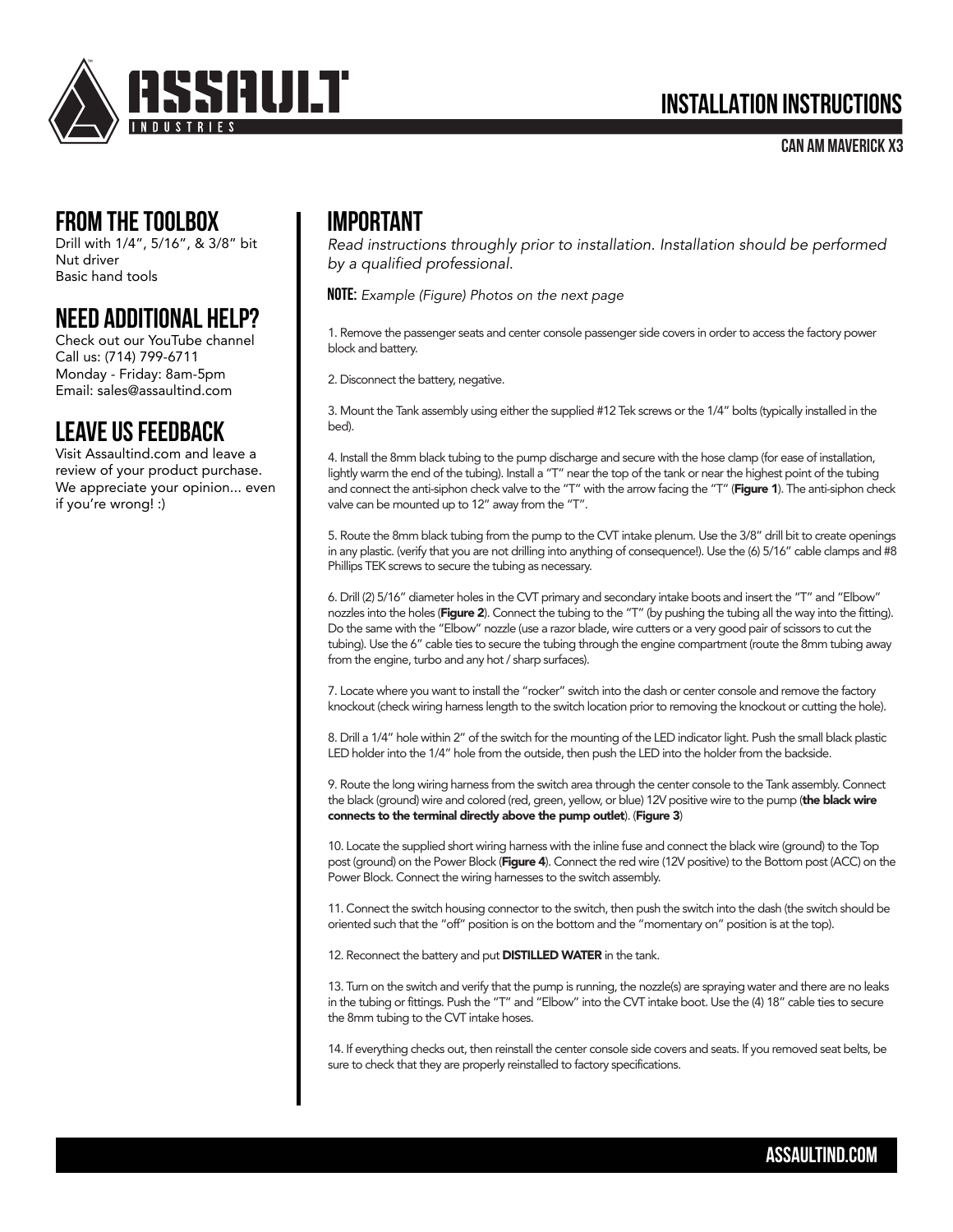



#### Can Am Maverick X3





Figure 4